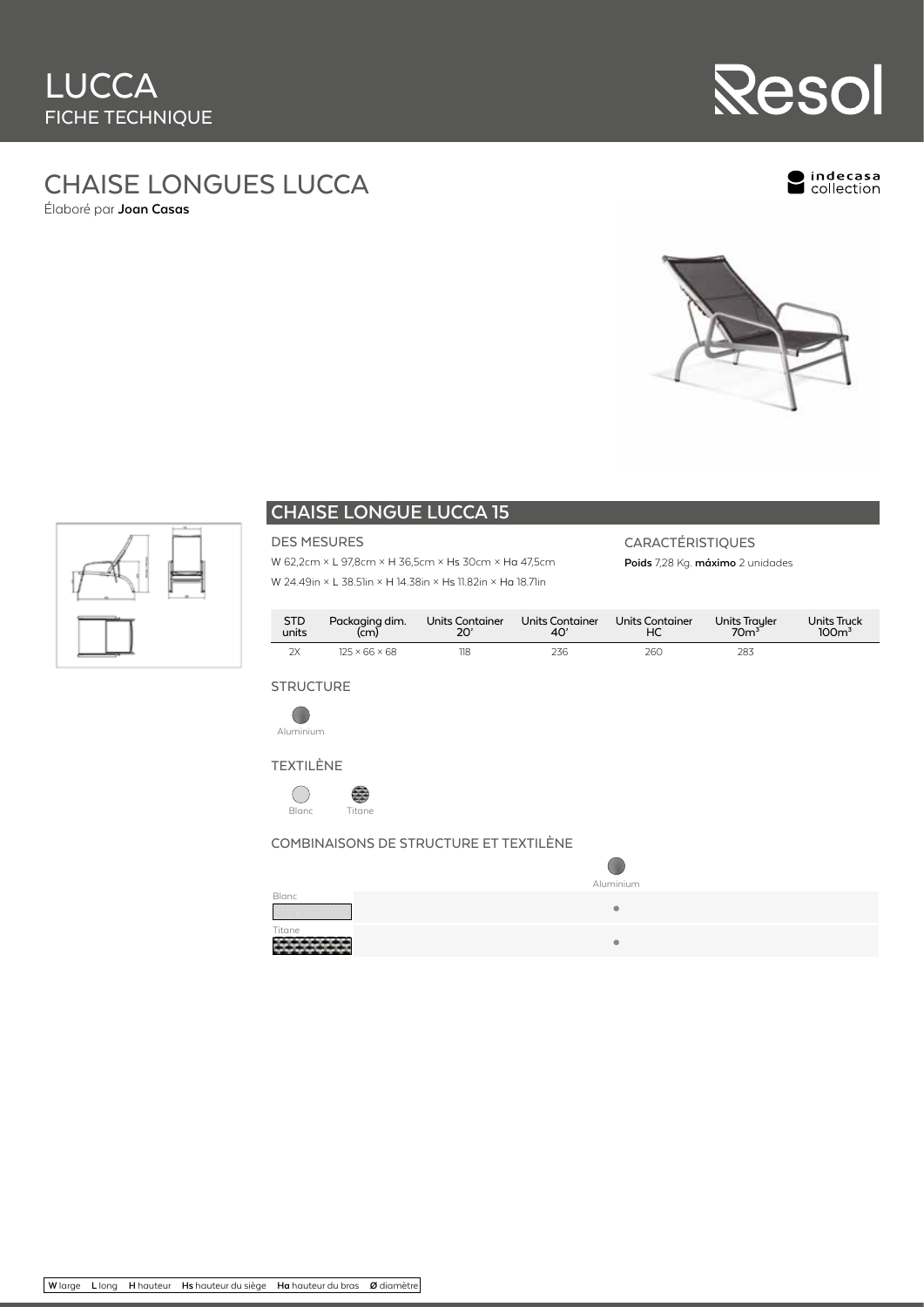# LUCCA FICHE TECHNIQUE

# **Resol**



# **CHAISE LONGUE LUCCA 17**

#### DES MESURES

W 62,2cm × L 170,5cm × H 36,5cm × Hs 30cm × Ha 47,5cm W 24.49in × L 67.13in × H 14.38in × Hs 11.82in × Ha 18.71in

CARACTÉRISTIQUES

**Poids** 9,5 Kg.

| <b>STD</b> | Packaging dim.            | Units Container | Units Container | Units Container | Units Trayler<br>70m <sup>3</sup> | Units Truck      |
|------------|---------------------------|-----------------|-----------------|-----------------|-----------------------------------|------------------|
| units      | (cm)                      | 20'             | 40'             | НC              |                                   | 100 <sup>3</sup> |
| 2x         | $200 \times 68 \times 68$ | 70              |                 | 86              | 94                                |                  |

## **STRUCTURE**



TEXTILÈNE



#### COMBINAISONS DE STRUCTURE ET TEXTILÈNE

| .         |  |
|-----------|--|
| Aluminium |  |
|           |  |
|           |  |

| Titane |  |
|--------|--|
| Blanc  |  |

| 13 |  |
|----|--|
|    |  |

# **CHAISE LONGUE LUCCA S-32**

| <b>DES MESURES</b>            |                                  |                        |                        | <b>CARACTÉRISTIQUES</b> |                                   |                                 |
|-------------------------------|----------------------------------|------------------------|------------------------|-------------------------|-----------------------------------|---------------------------------|
| W 70,9cm × L 212,5cm × H 48cm |                                  |                        |                        | <b>Poids</b> 13.4 Kg.   |                                   |                                 |
|                               | W 27.92in × L 83.67in × H 18.9in |                        |                        |                         |                                   |                                 |
| <b>STD</b><br>units           | Packaging dim.<br>(čm)           | Units Container<br>20' | Units Container<br>40' | Units Container<br>НC   | Units Trayler<br>70m <sup>3</sup> | Units Truck<br>100 <sup>3</sup> |

1X 75 × 225 × 60 39 79 86 94

**STRUCTURE** 



TEXTILÈNE



#### COMBINAISONS DE STRUCTURE ET TEXTILÈNE

|        | Aluminium |
|--------|-----------|
| Blanc  | ۰         |
| Titane | $\bullet$ |